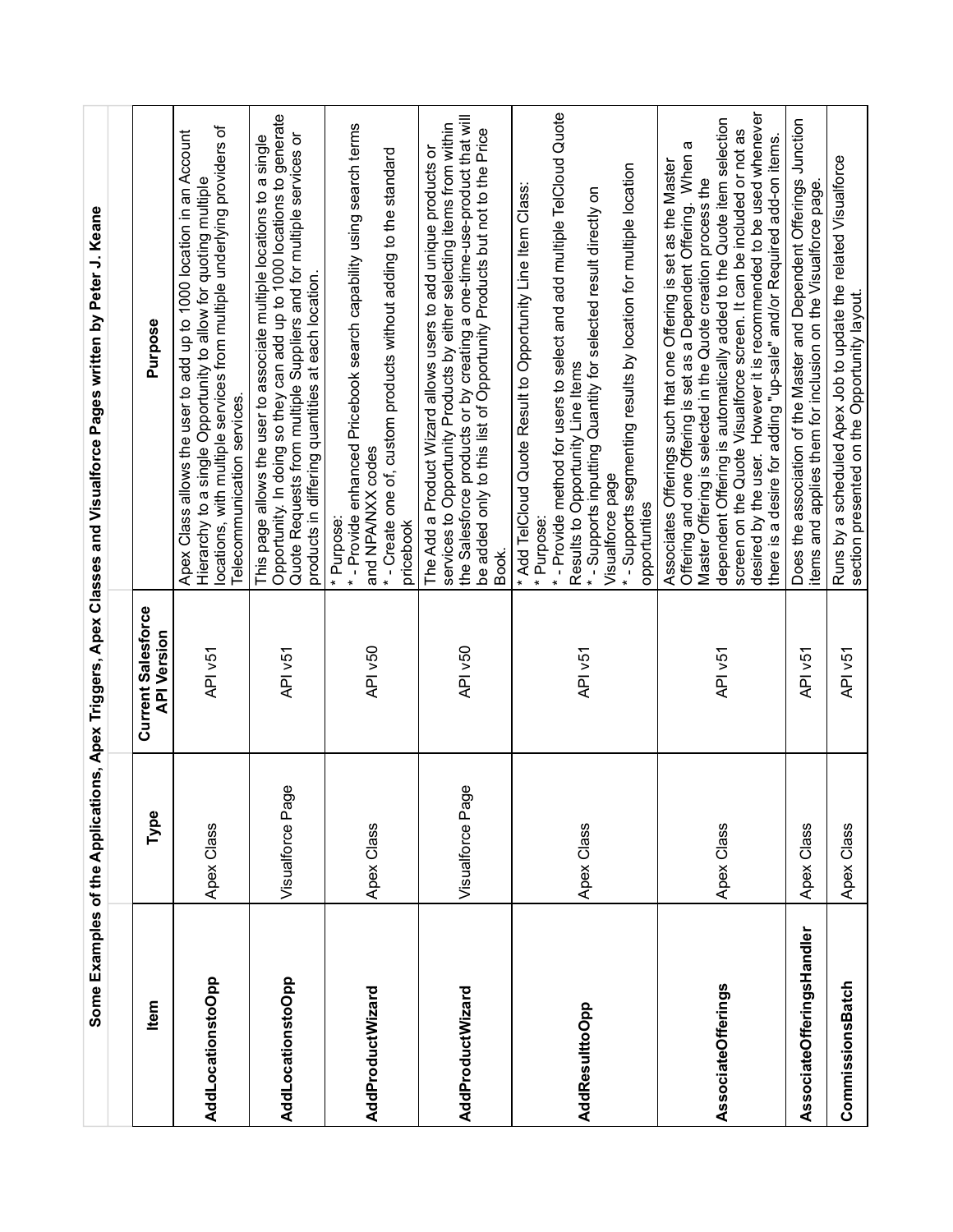| CommissionsBatch                      | Visualforce Page | API v51            | layout VF section InternalOppCommSumm and PartnerOpCommSum.<br>Executes the calculations and displays them on the Opportunity page                                                                                                                                                                                                                                                                                                                                                                                                                                                                                                                                                                                                                         |
|---------------------------------------|------------------|--------------------|------------------------------------------------------------------------------------------------------------------------------------------------------------------------------------------------------------------------------------------------------------------------------------------------------------------------------------------------------------------------------------------------------------------------------------------------------------------------------------------------------------------------------------------------------------------------------------------------------------------------------------------------------------------------------------------------------------------------------------------------------------|
| CommissionsBatchController Apex Class |                  | API v50            | * - Batch Controller for Commissions batch processing<br>* Purpose:                                                                                                                                                                                                                                                                                                                                                                                                                                                                                                                                                                                                                                                                                        |
| CommissionsBatchschedule              | Apex Class       | API v50            | Implements the schedule for Apex Job as defined by<br>CommissionsBatch.                                                                                                                                                                                                                                                                                                                                                                                                                                                                                                                                                                                                                                                                                    |
| ConnectionHelper                      | Apex Class       | API v50            | Assists in establishing Connections with other Salesforce orgs using<br>Salesforce to Salesforce (Connection Finder)                                                                                                                                                                                                                                                                                                                                                                                                                                                                                                                                                                                                                                       |
| ConvertToAssets                       | Apex Class       | API v51            | Allows the user to convert Opportunity Product Line Items into Assets<br>with related lists appending to Account and Opportunity records.                                                                                                                                                                                                                                                                                                                                                                                                                                                                                                                                                                                                                  |
| <b>DeletelmportedCommissions</b>      | Apex Class       | API v51            | *- Minimize storage usage for processed records which have already<br>been processed and imported into Opportunity Commissions custom<br>*- Mass delete already processed commission records from the<br>Imported commissions custom object<br>* Purpose:<br>object                                                                                                                                                                                                                                                                                                                                                                                                                                                                                        |
| <b>DeletelmportedCommissions</b>      | Visualforce Page | API v51            | remove Imported Commission records to reduce storage and prevent<br>Page used by related DeleteImportedCommissions Apex Class to<br>accidental duplication of Opportunity Commissions.                                                                                                                                                                                                                                                                                                                                                                                                                                                                                                                                                                     |
| Future Use - Add Multiple Quo Flow    |                  | Automatic          | This will be enabled in the future. Until such time it should not be used.                                                                                                                                                                                                                                                                                                                                                                                                                                                                                                                                                                                                                                                                                 |
| ImportCommissions                     | Apex Class       | API <sub>V51</sub> |                                                                                                                                                                                                                                                                                                                                                                                                                                                                                                                                                                                                                                                                                                                                                            |
| Import Commission Query Sur Formula   |                  | ⋚                  | Formula used to determine the correct value to use when querying the<br>Supplier lookup field is used to match the Opportunity to the Imported<br>match the Supplier Name to the Imported Commission records when<br>Supplier_Name__c. Used by the ImportCommissions Apex Class to<br>creating Opportunity Commissions. This determines whether the<br>Supplier Name picklist is in use. If it is not then the value in the<br>ic.<br>underlying Nebolidasing Construction<br>1991 - Construction<br>1992 - Construction<br>1992 - Construction<br>1992 - Construction<br>1993 - Construction<br>1993 - Construction<br>1994 - Construction<br>1994 - Construction<br>1995 - Cons<br>Opportunity in the import commissions process.<br>Commissions record. |
| ImportCommissions                     | Visualforce Page | API v50            | Opportunity Commissions. In so doing calculations are completed and<br>This page allows the imported commission records to be moved into<br>commissions are applied to the recipient at the correct rates.                                                                                                                                                                                                                                                                                                                                                                                                                                                                                                                                                 |
| ImportCommCSV                         | Visualforce Page | API v51            | This page provides users the basic information concerning how to to<br>Commissions using the Data Import Wizard, Data Loader, or other<br>import commission records from a CSV file into TelCloud<br>tools.                                                                                                                                                                                                                                                                                                                                                                                                                                                                                                                                                |